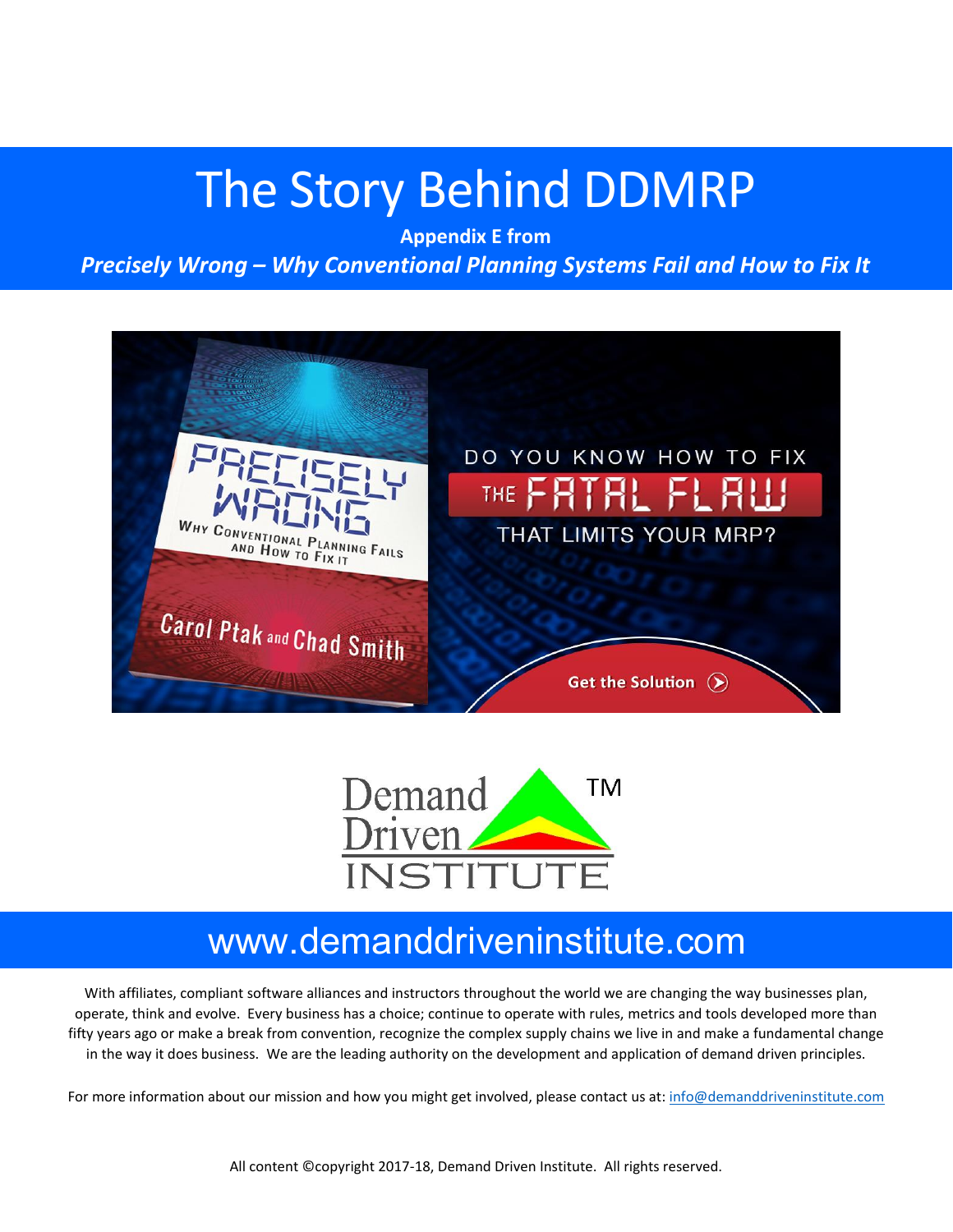## The Story Behind DDMRP

#### By Chad Smith

While much has been written about Demand Driven Material Requirements Planning since its release to the public in Orlicky's Material Requirements Planning  $3<sup>rd</sup>$  edition in 2011, very little has been written about the story and team behind it. In this Appendix I will attempt to chronicle the experiences and environments, to the best of my recollection, which led to the body of knowledge that we see today in DDMRP.

#### **Introduction**

The last thing in the world I ever expected to be a part of was something with "MRP" in the name of it. When Carol and I decided on "Demand Driven MRP" we looked each other in the eye and said, "Do we really want to do that?" The answer was, "well, that is what it is." We recognized that probably the last thing the world needed was "another version of MRP". MRP was old, not sexy and had no sizzle in any way, shape or form. But, we felt it was important to be true to what we were actually doing. We got the blessing from people like Gene Thomas (who worked hand in hand with Orlicky). I personally went to Chicago to meet with him. He even wrote the appendix for the third edition of the Orlicky book.

So why has DDMRP made the noise it has? Is it clever marketing? We have no marketing executives. DDI's marketing spend for 2017 will be under \$1,000. Our social media presence and growth is completely organic. Is it a rebrand? That is a very fair question. Carol and I from the very beginning have made it clear that we were building from foundations based in MRP, Lean, TOC and Six Sigma. We took the work of a very smart team of people and articulated a couple of innovations that allowed us to define a step by step blue print that almost any planner with a moderate amount of experience could follow and get results with. They started doing just that. Then things started getting interesting. Companies began to implement the concepts at a larger scale and bottom line results followed.

In this war of acronyms and "better ways" I believe there are only a few things that matter. Logical clear explanations that resonate with people (executives AND users), results that people can relate to and TRANSPARENCY in the solution. When planners understand the what and the why of the system recommendations, AND those things actually make sense, they get very excited. Black boxes with advanced algorithms (many of which are based on the wrong rules) will most likely not meet that criteria. Too many of these acronyms are thinly veiled software plays anyway. **DDMRP was built for people not perfection.**

Thus, our number one objective was to be transparent. This is extremely important in people trying, testing and also being consistent across industries. In just five years we have put thousands of people through our educational programs, and have hundreds of companies (some very large MNCs) extensively implementing the concepts. We also have many DDMRP compliant software systems that are consistent across the board in how they perform the DDMRP equations. We also have the large ERP companies raising the DDMRP flag. We have more on the way that we hope will cover about 50% of the world's mid and upper range ERP market by the end of 2018. Stop by our site and see why we are so excited: https://www.demanddriveninstitute.com/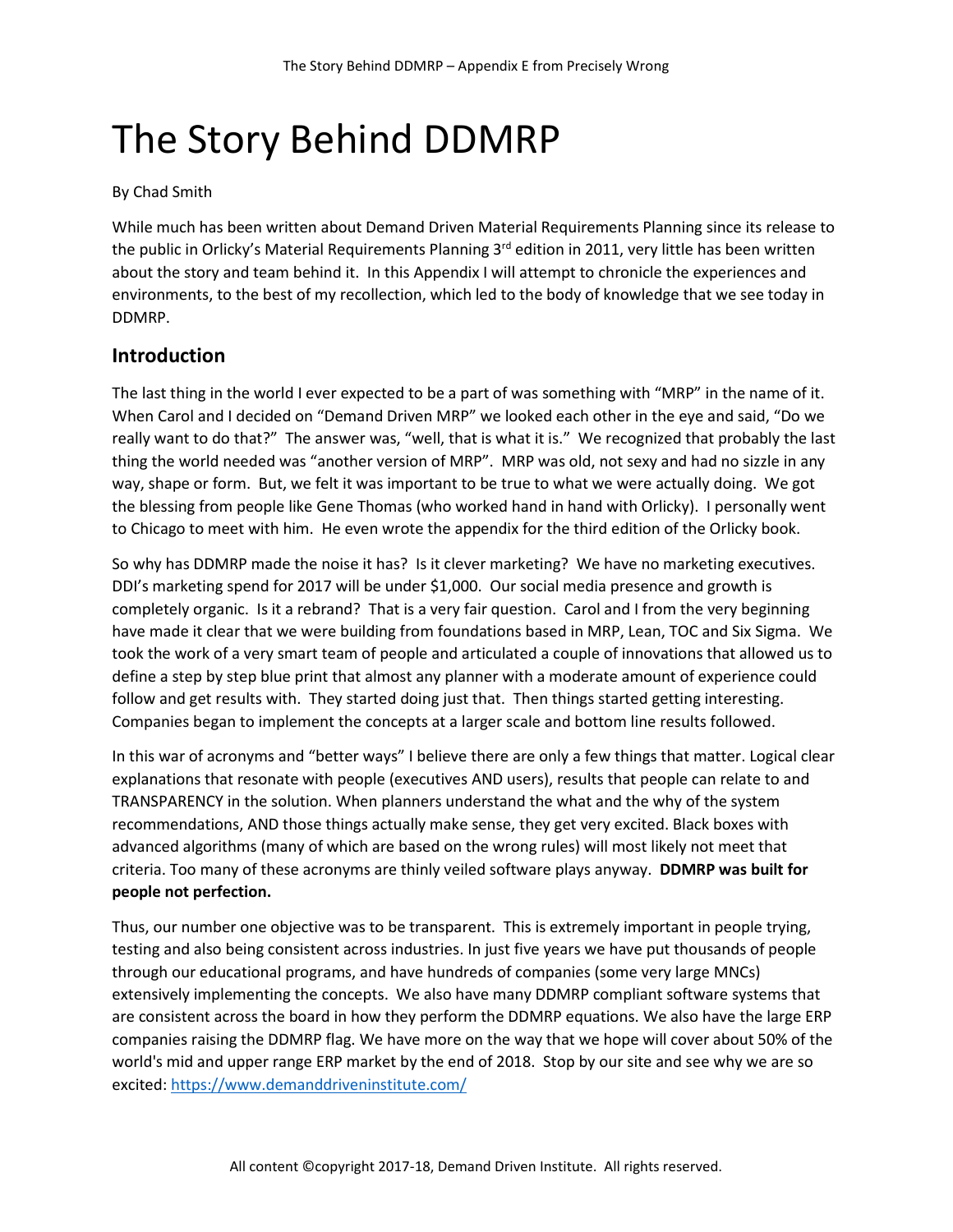#### **Oregon Freeze Dry: The Light Bulb Moment**

In 1996, I was working as a Regional Director for North America for the Avraham Y. Goldratt Institute. I had a territory that covered the northwest of the United States and Western Canada. I was contacted by Larry Von Deylen, VP of Marketing at Oregon Freeze Dry. He was intrigued about the potential applicability of applying the Theory of Constraints to their business.

It was unusual to be contacted by a marketing person to say the least. But Larry was focused on service (not unit cost) and was looking for a way to better support their market position. We talked about the idea of replenishment and running more to market pace rather than forecast. He thought the idea had merit and took it to the VP of Manufacturing. The message was not received very well.

Larry was so persistent internally that the two Vice Presidents agreed to switch positions. Larry now had the authority to try this out. Very simple buffer designs were constructed. Across the board minimum run sizes were challenged. The solution was implemented relatively quickly and with a minimal amount of consulting services or technology. A few months later the results spoke for themselves and Larry shared them at an annual conference.

#### Division A: Mountain House Brand Products

- Sales: Up over 20%
- Shipping: July October 1997 (prior to solution) 1164 shipments, 245 shipped late July – October 1998 (after solution) 1697 shipments, 11 late
- Inventory: 60% less inventory on hand

#### Division B: Industrial Ingredient Business

- Lead Time: 10-12 week lead time reduced to 3 weeks!
- 60% reduction in make- to order lead time!
- Shipping: Improved from 97% to 100% on time delivery
- Inventory: Reduced by 21%

Since the beginning of their journey in 1998 they experienced a 13X growth in sales and only a 2X growth in inventory with no major capital additions and all the while maintaining a 98+% on time delivery.

It should be noted that these results were not attributable to any brilliance on my part; I played a very minor conceptual role. It was Larry's leadership and a bright young assistant Craig Jolly that brought them to fruition. These results were a game changer for me as well. They convinced me that there was tremendous power and leverage from a concept that was relatively simple and straight forward yet did not seem to be apparent to industry.

It also began to highlight to me as a consultant focused on the Theory of Constraints what we were missing. One of those things was a true understanding of the impact of MRP on resources and schedules. MRP was treated as a given. We were focused on scheduling and execution capability. The TOC community in general was in love with the concept of Drum-Buffer-Rope (DBR) but did not really understand what was happening at the planning level that created the order signals in the first place. This was never obvious in the job shops where DBR first flourished but in the larger manufacturing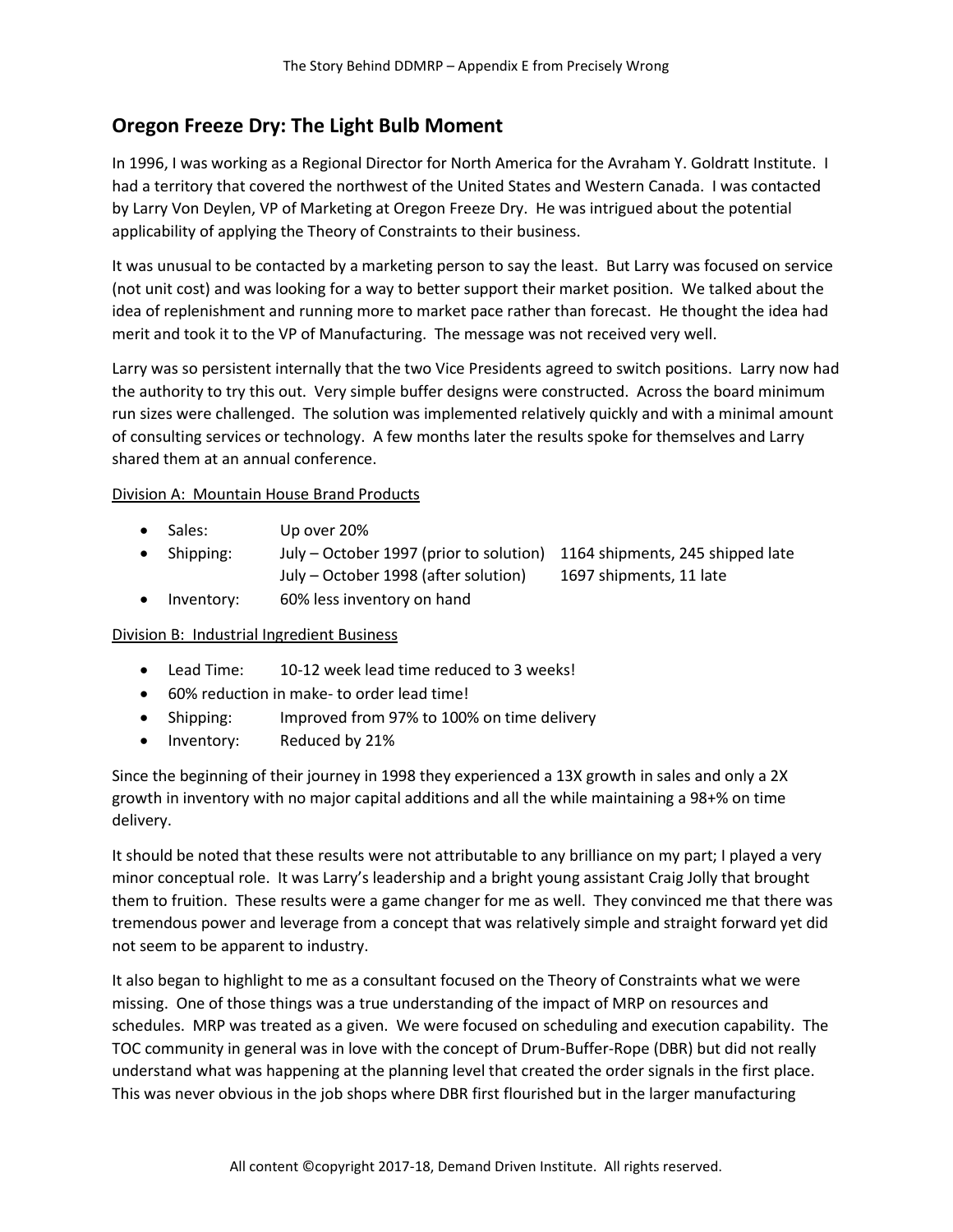entities it became readily apparent. I was actually part of DBR implementations in which we simply helped companies make the wrong things faster and there was a constant dogfight about the schedule.

#### **The Charles Machine Works: The Power of Decoupling**

By 1997 I had left the Goldratt Institute and co-founded a company called Constraints Management Group with Debra Smith. We expanded that partnership in 1998 to include others; Greg Cass, Michael Pitcher and Jeff Herman. Our first large, complex account as a new partnership was a company called The Charles Machine Works (better known by their brand name as Ditch Witch). My partner Debra Smith was initially contacted by their accounting function. They were much intrigued by the message they heard at a conference regarding the dangers of cost accounting and the need to return to driving operations based on managerial accounting concepts.

Ditch Witch, headquartered in Perry, Oklahoma is well known for trenching and directional boring products. Their factory encompassed over one million square feet under roof staffed by 1,800 people with a vertically integrated supply chain that included its own electronics manufacturing. Their products are complex in nature. End items have 8-10+ layer product structures, multiple configurations and large service parts demand from an international network of dealers.

The plant was essentially divided into two parts. Machining and fabrication made the thousands of components required and eleven assembly lines assembled those components into end items. Separating these two sections of the plant was a place called the manufacturing warehouse. It was essentially a staging queue for all the components flowing from the machining and fabrication side to the assembly side. It was all work in process inventory and where they sent their entry level people to work.

This is where we decided to first attack. Many of these items were shared components (hydraulic cylinders, frames, buckets, blades, etc.). Regardless of what end item the component supported, they all used common machining and fabrication capacity. Tightly synchronizing the schedule from end item all the way through the product structure was wreaking havoc. Very few orders were ever released with full allocation and assembly line supervisors hoarded scarce parts to keep their own lines running. Midnight raids for scarce components was commonly joked about but only because it actually took place on a regular basis. There was no way to gain control of this plant and harness the power of a better resource scheduling solution (Drum-Buffer-Rope) unless we could guarantee material availability to the assembly lines. Without that guaranteed material availability we had no hope of scheduling the assembly lines to a finished goods demand signal.

We stopped the explosions of end items at the intermediate component levels and built true stock buffers at the manufacturing warehouse level. They moved some of their best people to the stores area to maintain control and allocate components to each line based on actual orders. Their green screen legacy planning system was custom coded to support this functionality. Ditch Witch IT worked hand in hand with our partner Greg Cass to determine the specifications and functionality required to implement and maintain this decoupling inventory.

This decoupling inventory combined with drum scheduling for constrained resources on both side of the inventory yielded results that were nothing short of staggering. Lead times dropped from 90 days to 14 days with an inventory reduction of around \$35 million. This showed us that decoupling within the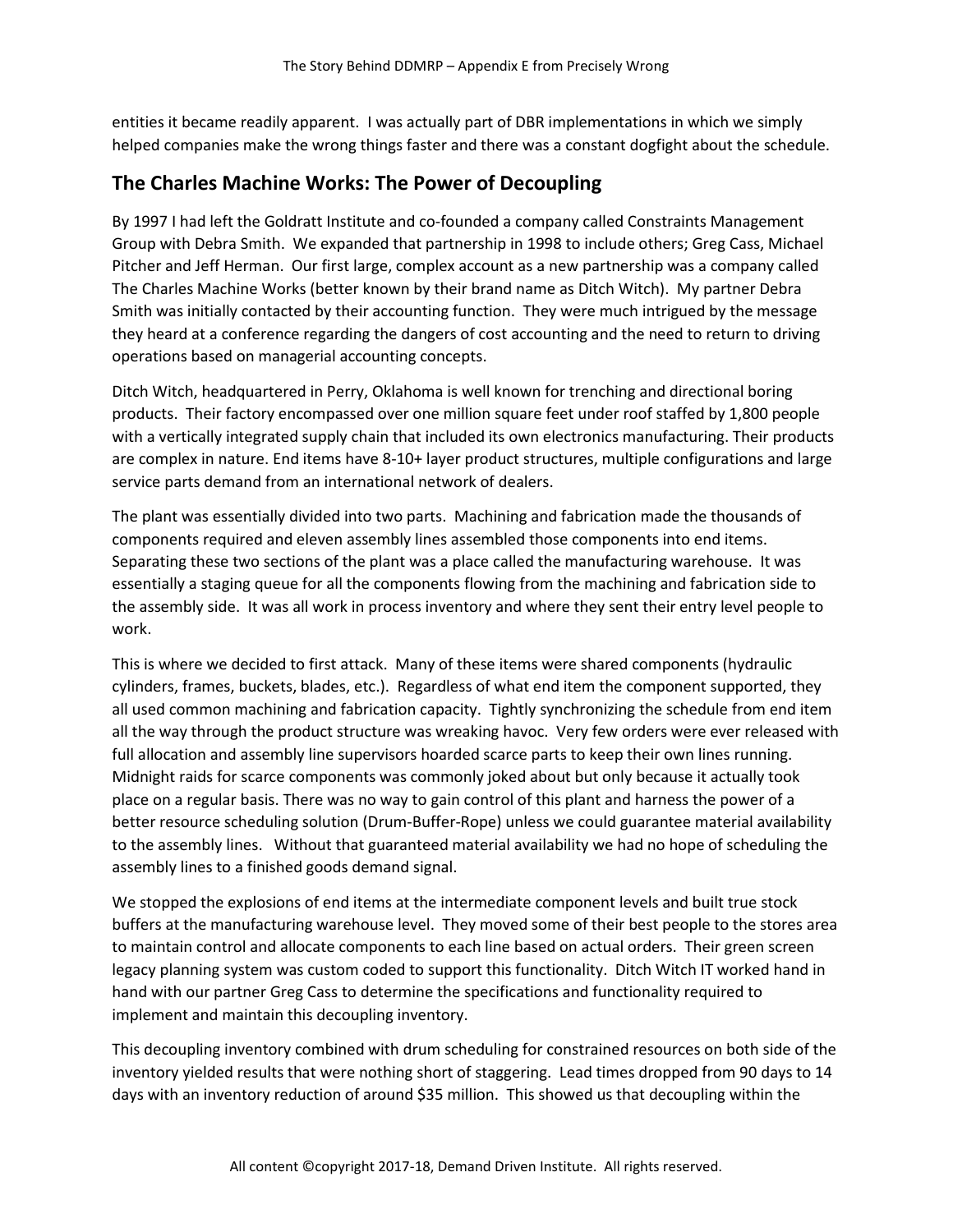product structure had enormous value. Additionally, it showed us that in larger, complex manufacturing entities the combination of decoupling point inventory with finitely scheduled drums was a formidable combination. This was the beginning of the development of the Demand Driven Operating Model. It also became apparent that the ability to do this at large scale would require fundamental changes to planning systems.

#### **Jamestown Container Companies: Bringing the Solution to the Customer**

In 1999 my partner Michael Pitcher called me and said that he would like me to meet with a client in New York. They were a regional packaging company with plants in New York and Ohio. They owned a part of a paper mill and even had their own corrugator. We had extensive meetings with the son of the majority owner, Bruce Janowsky and his team.

The Jamestown Container Companies competes in an industry mired in overcapacity, high fixed costs, intense price competition and spiraling margin erosion. Jamestown Container was looking for a solution that would create a unique value for their customers through shorter lead times and higher customer service levels. Unparalleled speed, quality and service were core to their strategy.

An offer was constructed to major customers that would position buffers of packaging stock at the customer site. Electronic consumption signals would be conveyed daily and buffers would be replenished as necessary from Jamestown's local factories. This would minimize the amount of inventory at the customer site but allows for inventory to always be available. Additionally, price would be determined not based on a single purchase but based on annual volume. In this regard, the customer is not put in a dilemma about making large buys that may be above their current requirements and the Jamestown supply chain does not have to absorb large pulses of work.

The Results:

- Operating Profit up 300%
- Inventory down 40%
- Lead times down 70%
- Expedites nearly eliminated
- Inventory turns from 10 to 42

#### **Roseburg Forest Products: The Power of Vertical Integration and Shared Materials**

In 2002, the CMG team was introduced to Roseburg Forest Products (RFP). RFP, located in Oregon, was one of the largest closely held wood products companies in North America with over \$1B in sales. They were a major player in the North American plywood market having the largest softwood plywood mill in the world. They manufactured dimensional lumber, particle board and engineered wood products (EWP) and were the largest supplier of plywood west of the Mississippi. Additionally, they had the largest privately-owned timberlands in the United States, with forest lands in Oregon and Northern California.

Across their product spectrum there were literally thousands of different product SKUs. They sold to major chains such as Home Depot that required mixed railcar loads of product to supply their different regional warehouses. These mixed loads would include a wide and constantly changing variety of items.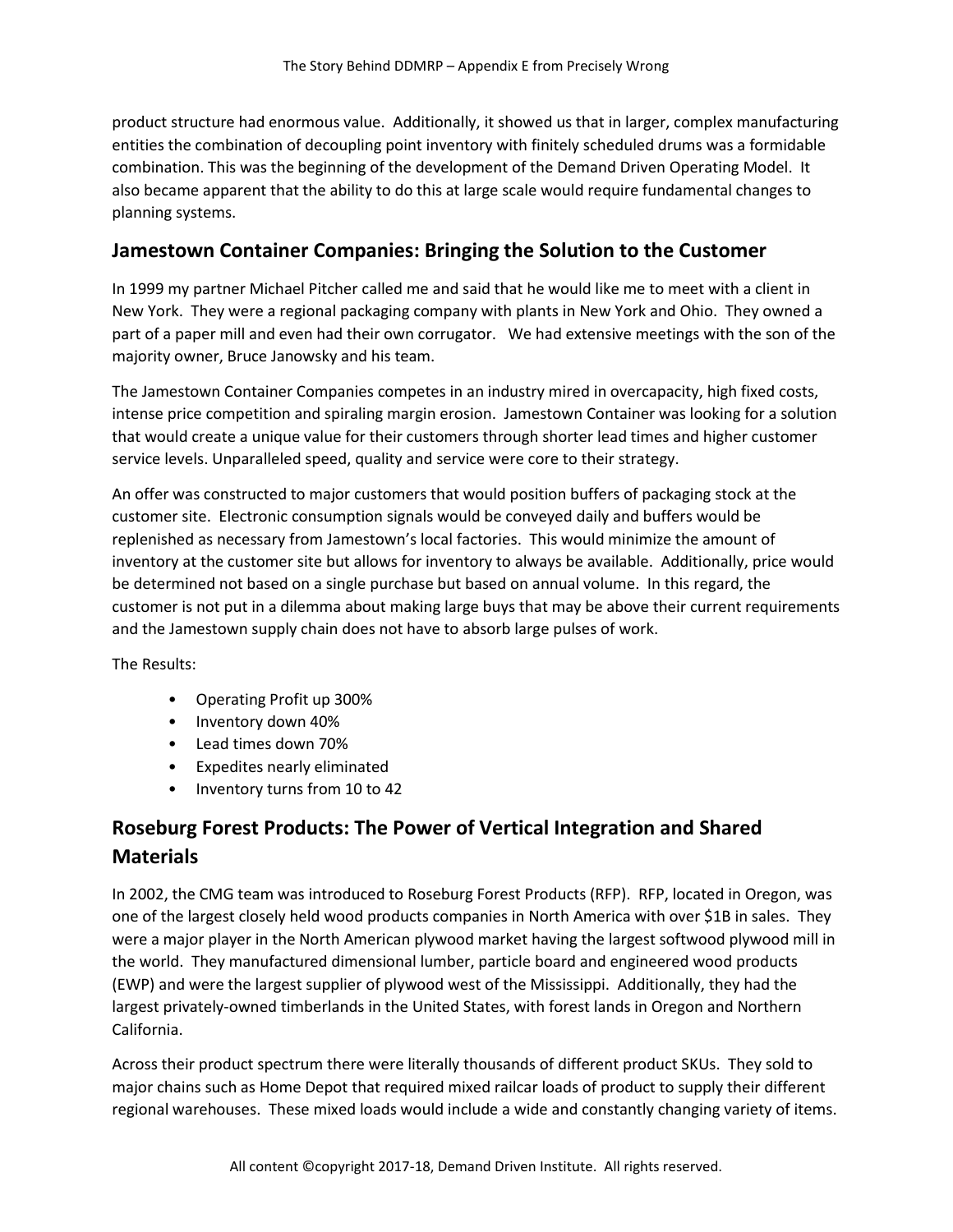These mixed loads would have to be fulfilled by a number of different facilities requiring major coordination and significant delays (1-2 weeks).

At the base of all this complexity was extreme simplicity. All products came from just a few varieties of logs. There were three choices for a log; sell the whole log, send it to the dimensional lumber facility or send it to the plywood facility. Introducing a log into a manufacturing facility requires it to be processed in one of two ways; either peeled (for plywood) or cut for dimensional lumber. Either way the particle board plant got the byproduct of each facility in the form of chips. Once that initial decision was made, the number of available options to utilize the log reduces dramatically at each stage of production. Each profit center, Forestry, Plywood and Lumber were all competing to utilize the best logs.

If logs are "pushed" through the system then inevitably they ended up with the effect of too little of the right option and too much of the wrong even though they had enough logs to start with. This required supplementary logs to be purchased as well as excess veneer from the peeled logs to be sold off at a huge discount before it rotted.

A supply chain design was constructed that provided the ability for:

- 1. Mixed car shipments to be fulfilled within 1-2 days of being ordered. This was accomplished through a finished wood products buffer comprised of the majority of items typically sold for mixed car shipments. This allowed for quick service to the customer as well the protection of manufacturing assets from schedule break-ins and expedite orders.
- 2. Logs were introduced and used only as required. This was accomplished through a central log buffer. This central log buffer allowed for instant availability of specific specie logs to the manufacturing assets and required that the logs be pre-sorted and stored in the log yard by attribute. Additionally, it clearly pointed out when surplus logs could be effectively sold off and when shortages required logs of specific species to be held back, logged or purchased.

Figure E-1 is the Roseburg Forest Products supply chain design. As can be expected, the results were dramatic. Service levels rose dramatically (from mid 40% to mid 90%),inventory reduced dramatically (in excess of \$50 million), volume increased 20% with one less plant and 450 less employees and lead times went from 14 days to 2 days. ROCE numbers went from 0.5% to 19%!

Figure E-1: The Roseburg Supply Chain Design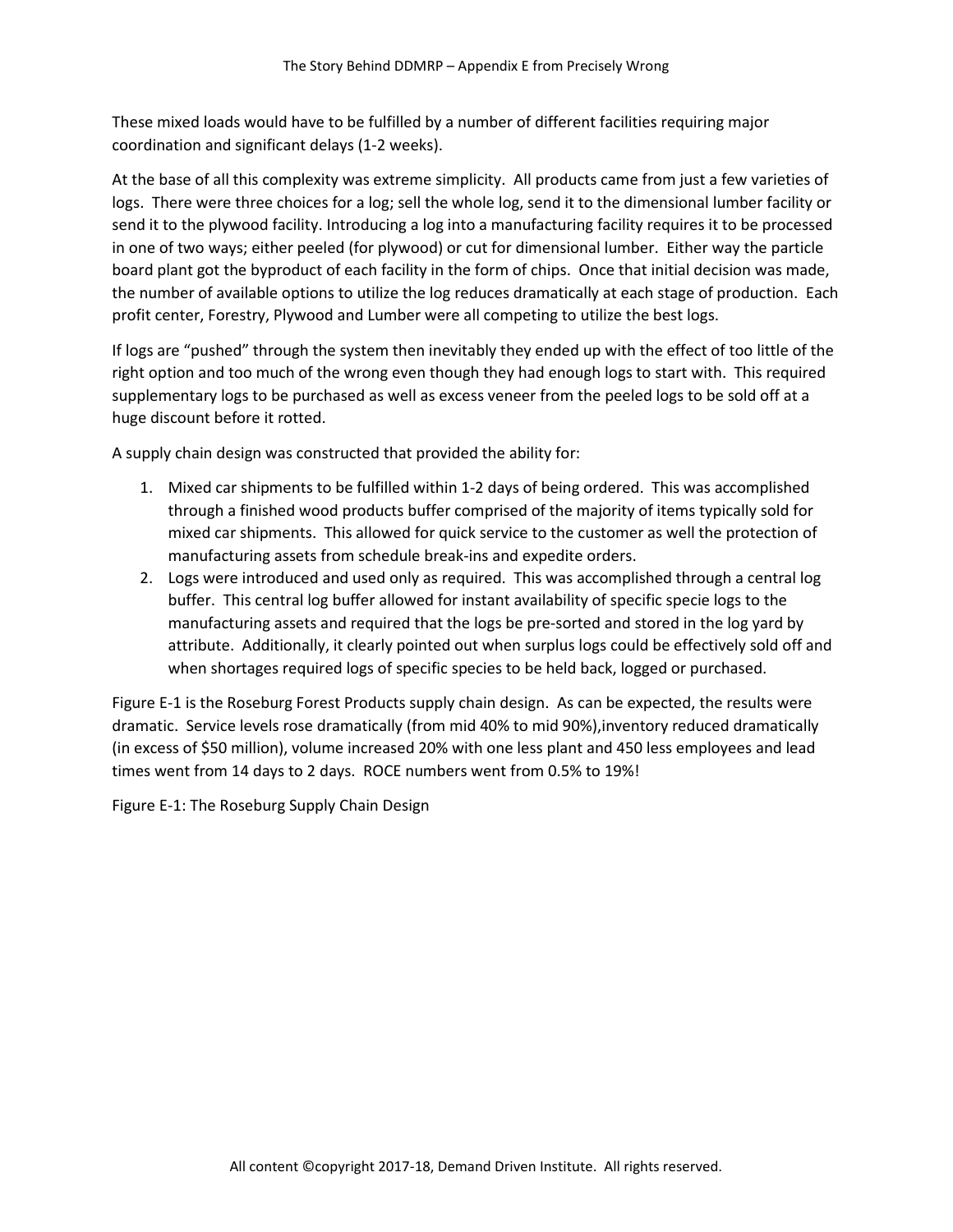

Roseburg was an important client for CMG. We were beginning to put it all together regarding strategic buffering at all levels of the product structure and in different scenarios. It also convinced us that complementary software would be required to effectively implement and sustain these efforts in larger entities with mainline ERP products.

#### **LeTourneau Technologies, Inc. (LTI): Modern Buffer Design, Decoupled lead time and the matrix BOM analysis**

Dubbed the "mighty movers of the earth", The LeTourneau Technologies, Inc.™ (LTI) companies included some of the world's leading innovators in manufacturing, design, and implementation of systems and equipment for mining, oil and gas drilling, offshore, power control and distribution, and forestry. Most of their products shared three main traits; they were extremely complex, high-load bearing and comprised of a lot of steel. Some of their end items had over 100,000 parts with product structures as deep as 27 layers!

We were introduced to LTI when they mistakenly attended our annual conference thinking it was an APICS CMSIG conference. Rudy Harris, head of Company Improvement Work (CIW) and right-hand man to CEO Dan Eckermann, led the LTI group at the conference. They heard Roseburg Forest Products speak about their success and made a critical connection. They talked to Jamestown Container as well as many other companies that were implementing these methods. My partner, Debra Smith led the charge in getting a session with their entire executive team to redesign their supply chain at their Longview facility.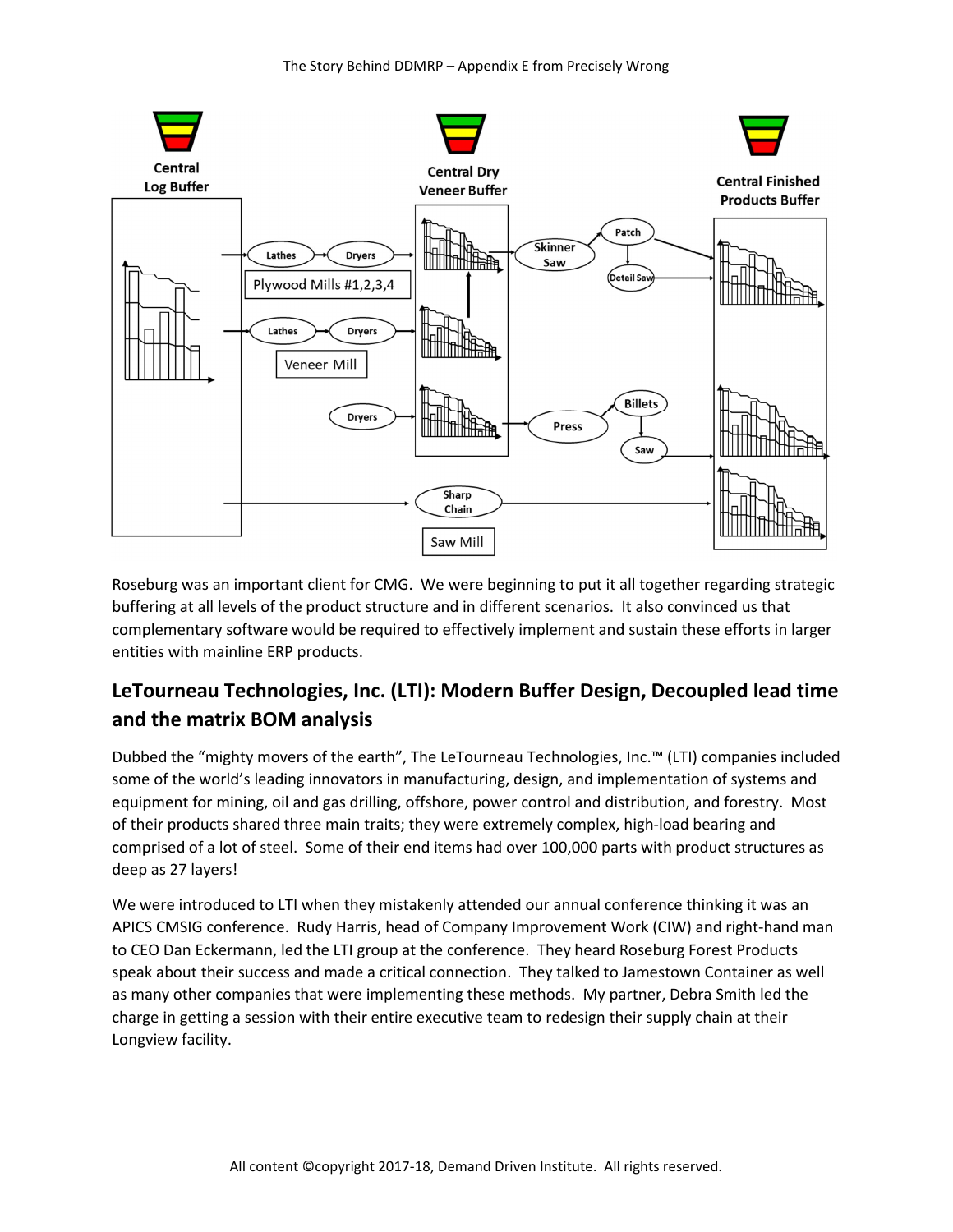Figure E-2 depicts the new LTI supply chain design with both strategic stock buffers as well as control points designated. This design features tiers of buffers that resulted in dramatic lead time compression, much higher service level performance, and inventory leverage.

Before this design, MRP would calculate requirements from end item demand all the way through to the rolling of the necessary plate in the mill. Material shortages caused cascading disruptions throughout the company. Overtime and expediting was the standard mode of operation. Since everything is steel intensive, a steel plate buffer was inserted between the steel mill (Steel Products) and Component Supply. This took the pressure off the mill to synchronize scheduling activity with Component Supply. That made outside steel sales easier to take and schedule.

A component buffer was placed between Component Supply and the various business groups (Mining, Offshore, Forestry, Drilling) allowing them to assemble on demand independent of Component Supply schedules. Service parts buffers allowed each business group to service their markets without expediting requirements through Component Supply. Some business groups had dealers in remote locations with their own service parts buffers. Finally, it should be mentioned that control point scheduling with time buffers was occurring in the Steel, Component and Offshore groups.



Figure E-2: LTI supply chain design

It should be noted that this schematic is an oversimplification for many of the products. The product structures were both broad and deep. It was necessary to pinpoint which specific components within and across product structures really mattered. This led to the discovery and articulation of the longest unbuffered leg or coupled sequence. This would lead to the concept of decoupled lead times. By importing the product structure with fixed lead time into a project management tool, these longest chains became visible. The placement of each additional decoupling point exposed where the next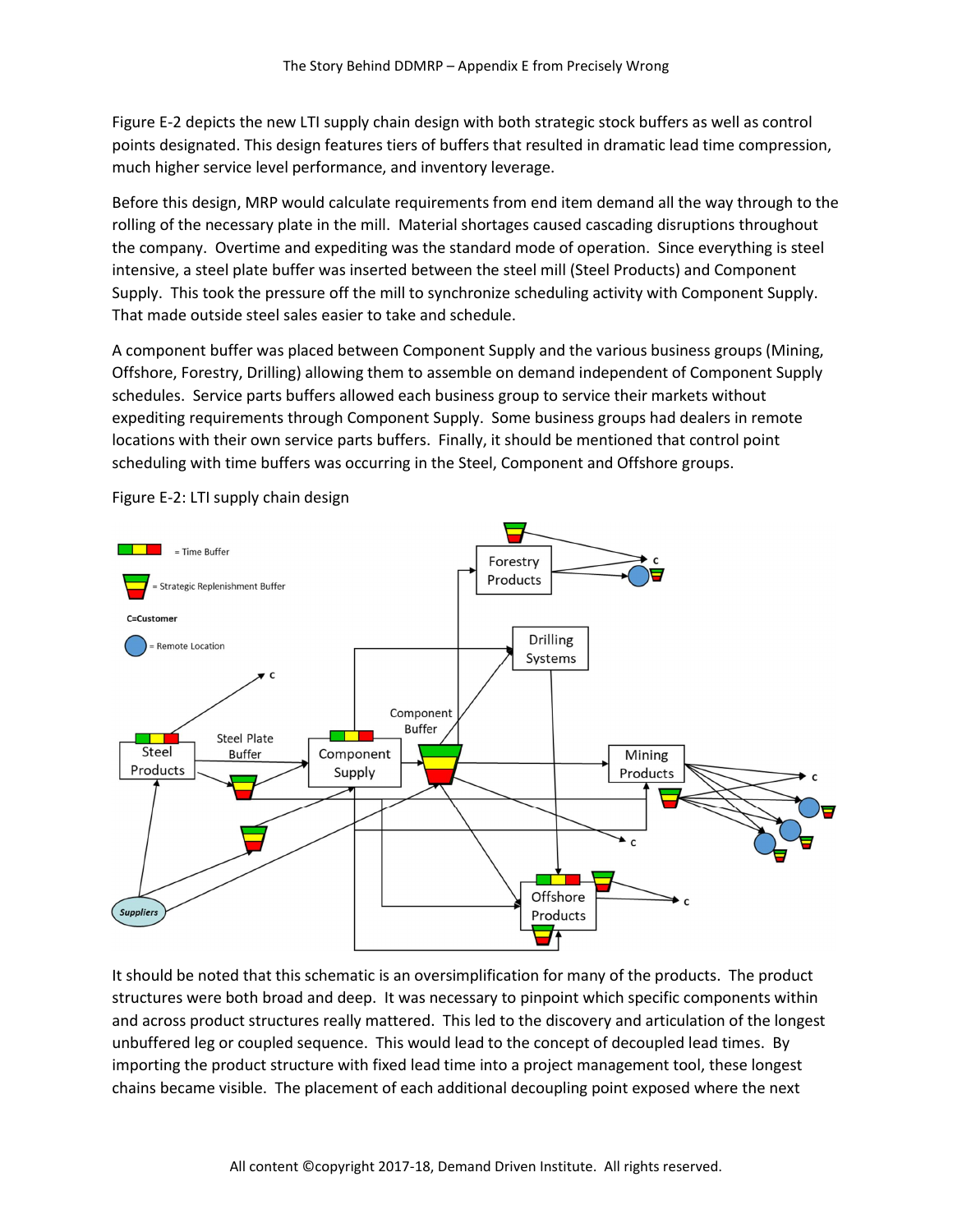longest chain would occur. This brought tremendous insight for three reasons. First, it allowed for dramatic lead time compression without putting inventory everywhere. Second, it allowed for the proper sizing of buffers. Third, it clearly showed a point of diminishing returns to the placement of decoupling points resulting in the actual removal of some stock buffers.

The modern DDMRP buffer designs (see Chapter 5) were birthed at LTI. It became apparent that a one-size fits all strategy would not work. We could not simply use a one-third green, one-third yellow and one third red design. Items were different when it came to lead times, variability and which group controlled them. We knew that many components behaved differently but at the same time many (even if they were unrelated) behaved similarly. This brought about the idea of buffer profiles; groups of parts that had similar traits. It also forced us to understand the real purpose of



each zone of the buffer and create appropriate rules based on that purpose. We knew that lead time and variability were important to sizing buffers but they each impacted the sizing in different ways. For example, parts that were more variable need bigger red zones and parts with long lead times needed smaller green zones

One person that needs to be mentioned with regards to these developments is Greg Cass. He led the way in developing these approaches and the software capability/specifications to accomplish them. Those specifications created the first DDMRP software package called Replenishment+. My job was primarily how to articulate this new method as the insights became clear.

In the third edition of Orlicky's Material Requirements Planning we shared the LTI results. LTI had two main manufacturing facilities (Longview, TX and Houston, TX) that are similar in terms of capability, product complexity and size. The performance reports in Figure E-3 demonstrate dramatic differences in performance between the two comparable campuses of Longview and Houston. The type of manufacturing is very similar both in terms of complexity and scale. The difference was how each was managed. Longview used DDMRP tactics while Houston used traditional MRP tactics.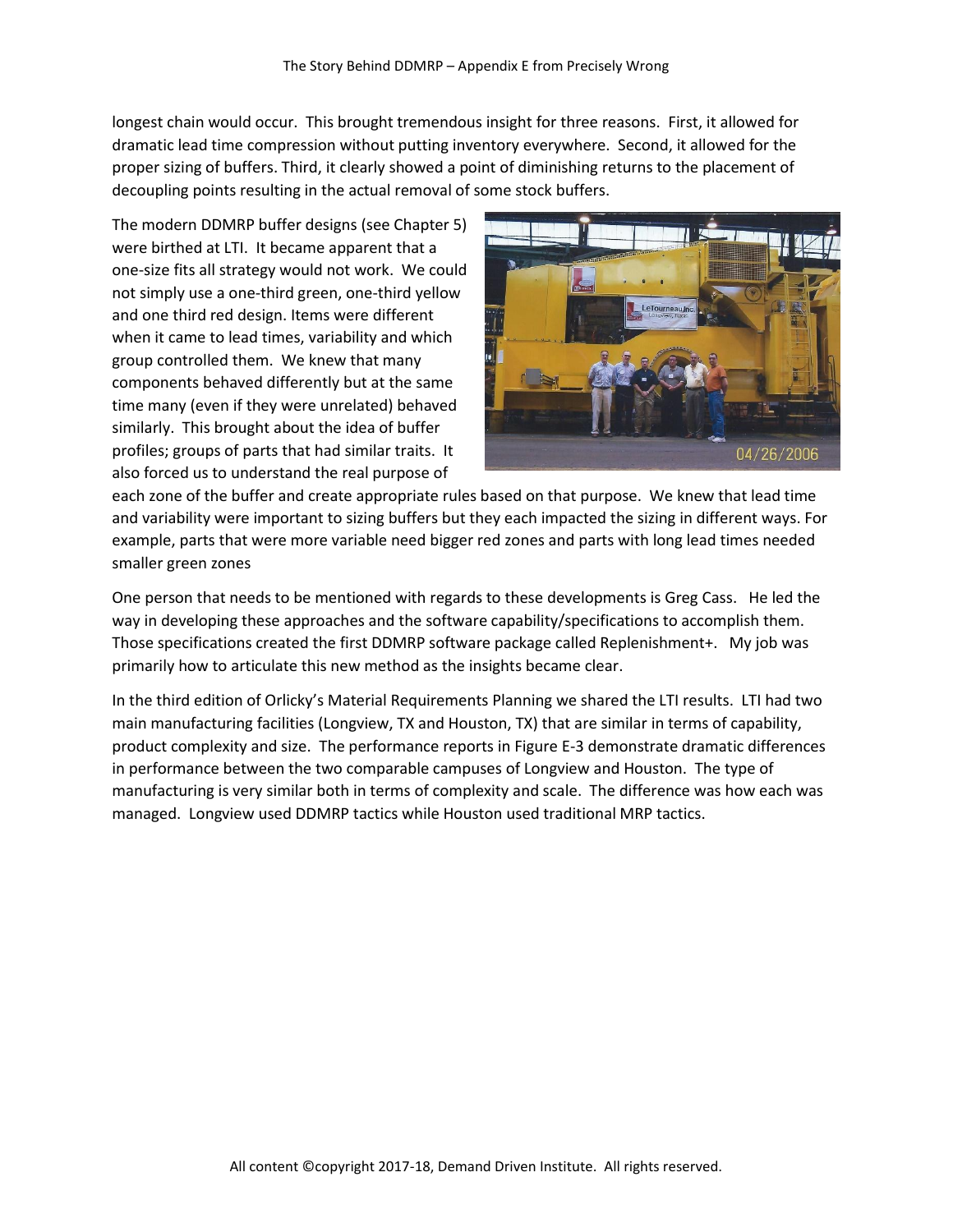

Figure E-3: Longview versus Houston

Beginning in 2005, the market began to rapidly expand for all LTI business segments. This boom-bust cycle was not a new phenomenon for LTI. Typically, LTI's inventory and expenses would rise at a similar rate as revenue; service levels deteriorated at a proportional rate. However, in the 2005 boom, the Longview facility embraced the new business rules of DDMRP in conjunction with their partial implementation of DBR. This facility could dramatically control inventory and expenses while maintaining excellent service levels. This is noted in the graph on the left in Figure E-3.

All boom markets eventually end. In this case, the markets began to cool off in 2008. 2009 brought a significant decline in revenue. When the boom times were over, DDMRP at Longview minimized the company's exposure to inventory liabilities. No matter what kind of economic times a company finds itself in, good inventory and capacity practices that minimize inventory exposure while maintaining service levels provides sustainable financial success for the company.

Figure E-3 shows Total Revenue (TR) versus Inventory from 2001-2009 from both the Longview and Houston sites. Note, beginning in 2005 there was dramatic growth at both sites. In Longview, revenue grew by a factor of greater than 300% (over \$400 Million). Over that same period, inventory rose only by 80% (about \$80 Million). In Houston's case, however, inventory ended up growing at nearly the same rate as revenue. There is about a 6-9 month lag but it is pacing at the same rate. The lag was due to their policy to build to a forecast. When the future is projected from the past; the boom ends and the future looks nothing like the past; the end result is obvious. It is critical to understand how this impacts ROI. ROI quadrupled at Longview and declined at Houston. Longview added very little capacity while Houston's capital and labor investment grew at the rate of their inventory.

When the market began to turn down at the beginning of 2008, LTI Houston is burdened with significant inventory liability and increased capital investment. Due to the nature of forecasting there is a real risk that the inventory could actually grow beyond revenue in the short run without a massive course correction in the form of PO and MO cancellation and/or delay. Figure E-3 shows that this actually occurred in Houston in 2009. This exposure is a classic effect of traditional planning environments.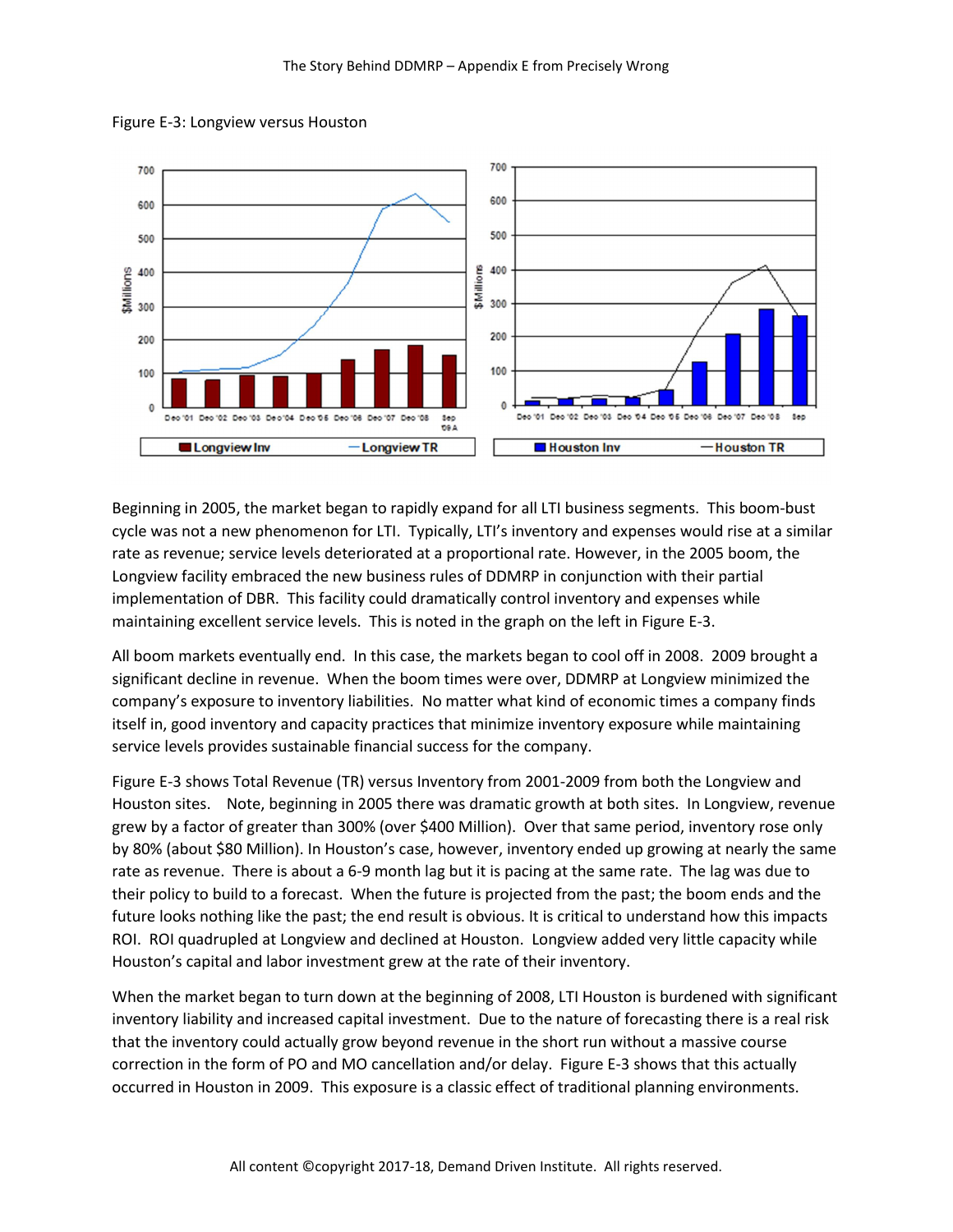Important to note is that the people in the Houston facility were smart, professional manufacturing personnel. They did not have the tools and business rules at their facility to replicate what happened at Longview. The above graph is not an indictment of the people. Rather, it is an effective illustration that the generally accepted rules for planning material represents a huge liability in the volatile and variable manufacturing environments that tend to be today's rule rather than exception.

If you would like to read Dan Eckermann's (CEO of LTI) viewpoint of what happened, he wrote about it in the introduction of the book "Demand Driven Performance – Using Smart Metrics". It is also available for download at www.demanddriveninstitute.com as a paper called "You Can Do This - A CEO's Perspective".

#### **The Meeting: A Problem and Solution Come Together**

In 2008, with the blessing and encouragement of my Partners at CMG, I took the Replenishment+ product and some conceptual PowerPoints to Carol Ptak. We both lived in the Seattle area. Carol was the former President and CEO of APICS and was also Vice President and Global Industry Executive for the Manufacturing and Distribution industries at PeopleSoft before the acquisition by Oracle. Carol was then teaching at Pacific Lutheran University as their Distinguished Executive in Residence. She immediately saw that the product and its conceptual framework made possible the vision of demand driven manufacturing that was first developed at PeopleSoft in 2002. This was the missing piece to that strategy. We started writing. She knew the intricacies of the problem and I had been immersed in the solution.

Carol and I wrote a white paper called, "Beyond MRP." On a whim we sent it off to APICS to see if they had any interest in it. The response was almost immediate. APICS asked us to condense the article for their magazine. APICS not only put it in the magazine but made it the cover article under the title "Brilliant Vision" (July/August 2008 edition). Shortly after the article was published, APICS sponsored a webinar in August 2008 with both of us on the subject of the article. Over 200 companies signed up.

With this encouragement, we began to further articulate the solution. We described the solution using the term "Actively Synchronized Replenishment (ASR)". I spoke in November 2008 at the Theory of Constraints International Certification Organization (TOCICO) Conference in Las Vegas, NV. It was there that we were approached by Dr. Jim Cox to continue writing on this topic. Dr. Cox is well known in both the TOC and APICS worlds. He was to be the co-editor with John Schleier of a new book to be published by McGraw-Hill that was to be called "The Theory of Constraints Handbook." Dr. Cox asked us to contribute a chapter to the book. The chapter was submitted about nine months later. Jim and John were very enthusiastic about the chapter content and sent it to McGraw-Hill telling them that there should be a whole book dedicated to this. Below is what John had to say:

*Wow! What a chapter. My head is spinning around networks of interconnected buffers pulling production from the market side of the supply chain through multi-levels in a shop with other buffers protecting its supply side. This is really an exciting story about a very creative piece of work. I wrote the first MRP system for John Deere's Ottumwa, Iowa plant in the late 1950's; automated the BoM's, Routings, Inventory Records, MRP, Shop Floor Scheduling, and the Purchasing System. Then in the early 60s I then headed the development team that built the compliment of logistics systems for the IBM Rochester Plant, later implemented at the IBM plants in Boulder and Boca Raton, with* elements in IBM European plants. *I only mention this to*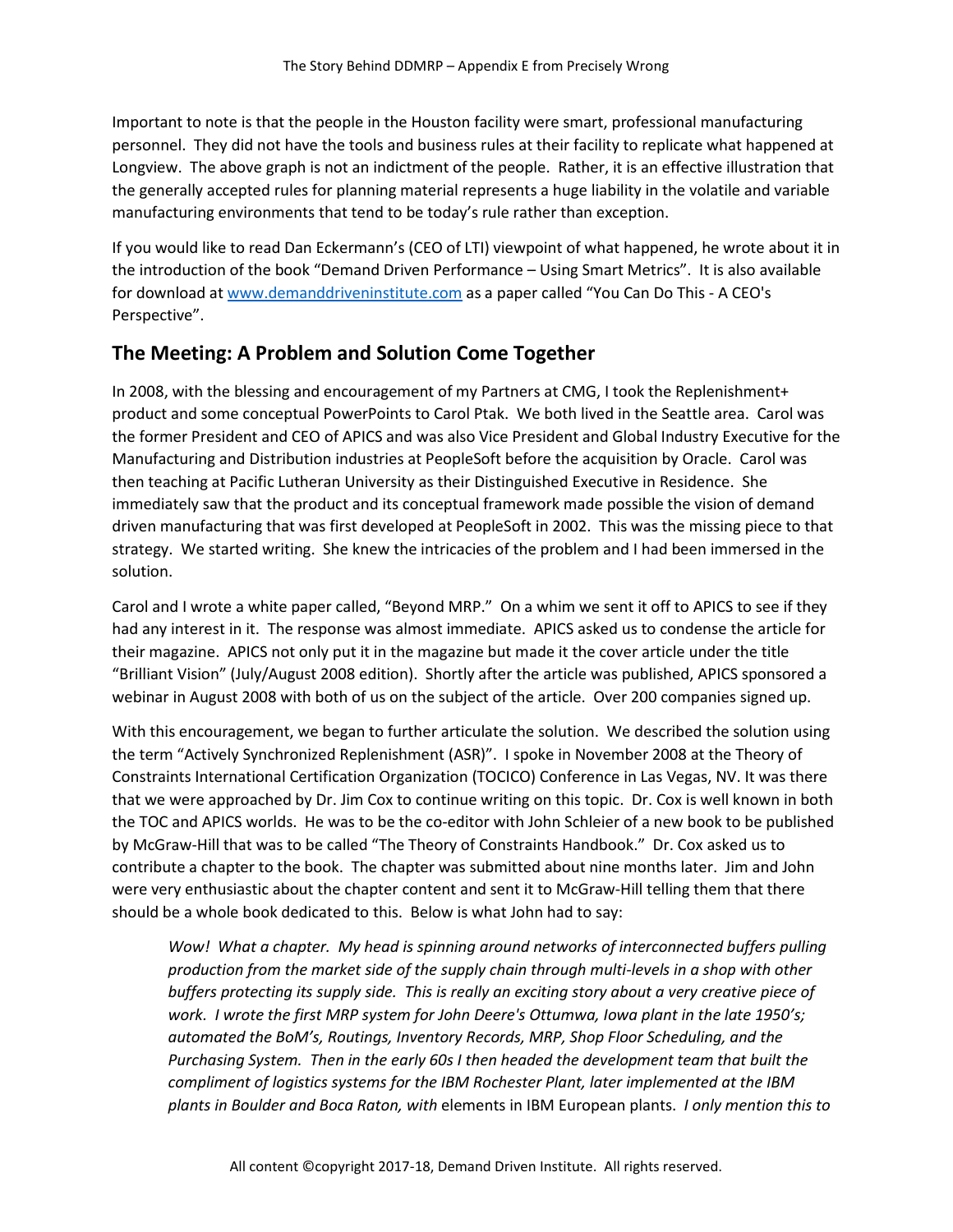*frame my appreciation for the incredible progress reflected in your work on ASR. Congratulations! I wish we had some of these solutions back then.… I am really blown away by the caliber and scope of this work. John Schleier*

In the spring of 2010, McGraw-Hill offered Carol and me a contract to write the third edition of Orlicky's Material Requirements Planning. We immediately realized how important and significant this solution was. We could now bring DDMRP directly into the mainstream. In May 2011, Orlicky's Material Requirements Planning 3/E was published. While writing this book "Actively Synchronized Replenishment" was changed to "Demand Driven Material Requirements Planning" to acknowledge the significance of MRP in the solution and for the future. The book featured six chapters on the method and represented our best understanding at the time. We founded the Demand Driven Institute and developed courseware – the Demand Driven Planner (DDP)™ Program. But more development and articulation was to come.

#### **Unilever: Prioritized share, the hybrid, planned adjustments and the birth of DDS&OP**

In the spring of 2009 I received a call from Carmine Mainiero. He worked for Unilever. He said that he was at a conference and saw Carol Ptak speak about the problems of conventional planning and a new method being developed to correct it. She had told him that he needed to talk to the people at CMG if he was serious about learning more. He told me that what intrigued him is that we actually had answers and details about how to do it rather than the vague conceptual responses he was getting from the analyst firms talking about "demand driven". A year and a half later (yes, that long) I traveled to Englewood Cliffs, New Jersey to give Carmine and his boss a briefing about this method.

It was well received and we began looking for landing spots for a pilot. We found that landing spot in a plant in Bramalea, Ontario. Unilever brought with it challenges that we had not seen before. The first being a massive amount of promotional activity (much of which was not well communicated in advance). This led to an emphasis on better developing planned adjustments and simulating their impact with on inventory, space, capacity and long lead time materials. Implementations in additional plants in North America brought new challenges. We learned that distribution space across the network had to be carefully utilized due to space limitations and capacity challenges. This led to understanding how to properly balance inventory across the network. These situations directly resulted in the hybrid model and the prioritized share schema (both of which are described in Demand Driven Material Requirements Planning).

In June of 2016, Demand Driven Material Requirements Planning was published. The book dramatically expanded the DDMRP body of knowledge and included these latest developments. While there are still lessons to learn and areas to develop, the DDMRP body of knowledge is now relatively large and robust. This engine is being implemented consistently across the world in a variety of industries. While Carol and I have been at the forefront of articulating DDMRP, the invention of the method took a team of thought leaders with complementary skill sets nearly 15 years. It also took some amazing and courageous people who believed in doing the right thing for their company to make it happen.

#### **Summary**